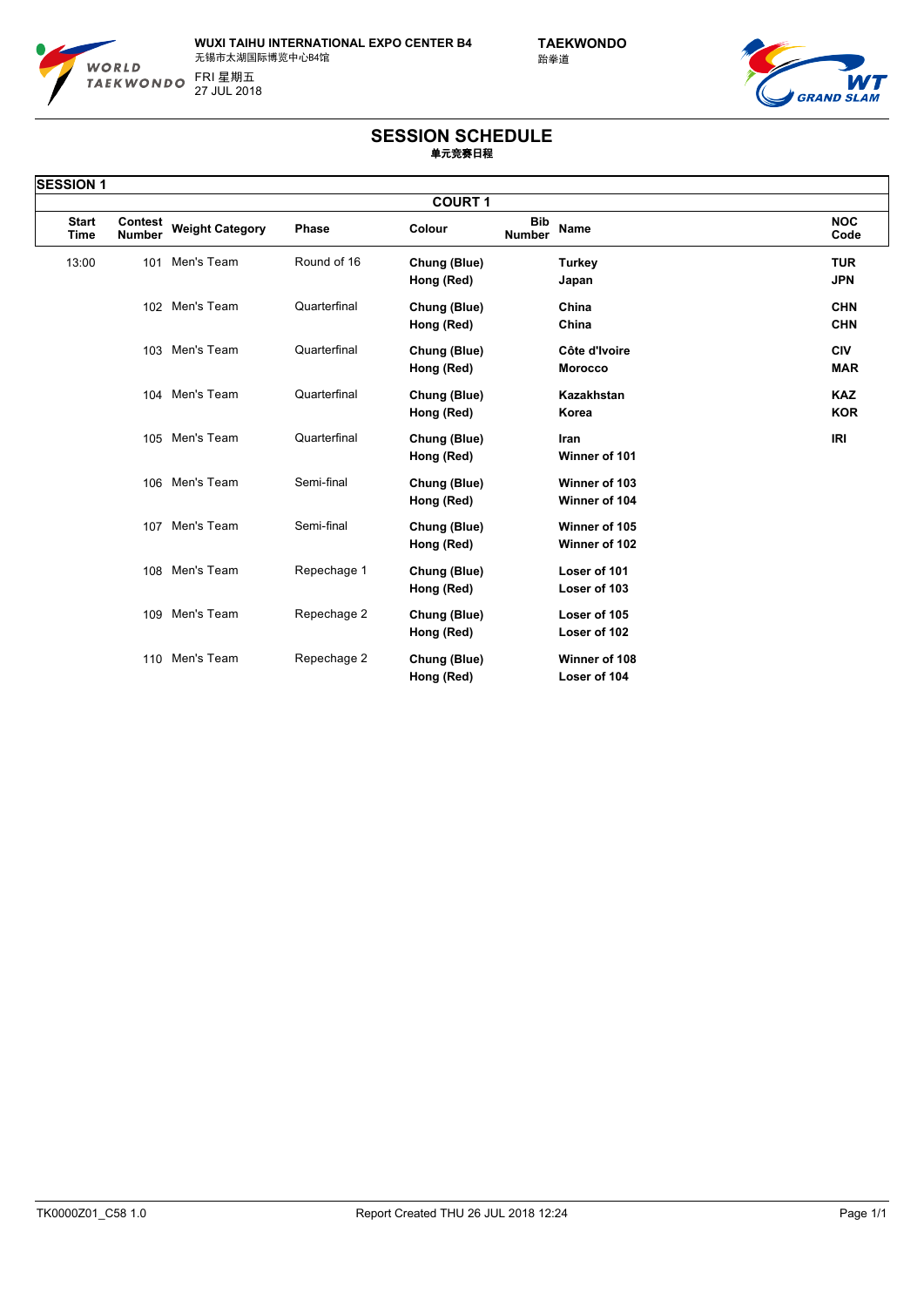

**WUXI TAIHU INTERNATIONAL EXPO CENTER B4 TAEKWONDO** 无锡市太湖国际博览中心B4馆 28 JUL 2018 SAT 星期六



## **SESSION SCHEDULE 单元竞赛日程**

| <b>SESSION 2</b>            |                                 |                                  |              |                            |                                            |                          |  |  |
|-----------------------------|---------------------------------|----------------------------------|--------------|----------------------------|--------------------------------------------|--------------------------|--|--|
| <b>COURT 1</b>              |                                 |                                  |              |                            |                                            |                          |  |  |
| <b>Start</b><br><b>Time</b> | <b>Contest</b><br><b>Number</b> | <b>Weight Category</b>           | <b>Phase</b> | Colour                     | <b>Bib</b><br><b>Name</b><br><b>Number</b> | <b>NOC</b><br>Code       |  |  |
| 13:00                       | 201                             | Women's Team                     | Group 1      | Chung (Blue)<br>Hong (Red) | China<br>China                             | <b>CHN</b><br><b>CHN</b> |  |  |
|                             |                                 | 202 Women's Team                 | Group 2      | Chung (Blue)<br>Hong (Red) | Korea<br><b>Morocco</b>                    | <b>KOR</b><br><b>MAR</b> |  |  |
|                             |                                 | 203 Women's Team                 | Group 1      | Chung (Blue)<br>Hong (Red) | China<br><b>Turkey</b>                     | <b>CHN</b><br><b>TUR</b> |  |  |
|                             |                                 | 204 Women's Team                 | Group 2      | Chung (Blue)<br>Hong (Red) | <b>Morocco</b><br>Côte d'Ivoire            | <b>MAR</b><br><b>CIV</b> |  |  |
|                             |                                 | 205 Women's Team                 | Group 1      | Chung (Blue)<br>Hong (Red) | China<br><b>Turkey</b>                     | <b>CHN</b><br><b>TUR</b> |  |  |
|                             |                                 | 206 Women's Team                 | Group 2      | Chung (Blue)<br>Hong (Red) | Korea<br>Côte d'Ivoire                     | <b>KOR</b><br><b>CIV</b> |  |  |
|                             |                                 | 207 Mixed Gender Team            | Quarterfinal | Chung (Blue)<br>Hong (Red) | Côte d'Ivoire<br><b>Morocco</b>            | <b>CIV</b><br><b>MAR</b> |  |  |
|                             | 208                             | Mixed Gender Team                | Quarterfinal | Chung (Blue)<br>Hong (Red) | <b>Turkey</b><br>Croatia                   | <b>TUR</b><br><b>CRO</b> |  |  |
|                             | 209                             | Mixed Gender Team                | Quarterfinal | Chung (Blue)<br>Hong (Red) | Korea<br><b>Russian</b>                    | <b>KOR</b><br><b>RUS</b> |  |  |
|                             |                                 | 210 Mixed Gender Team Semi-final |              | Chung (Blue)<br>Hong (Red) | China<br>Winner of 207                     | <b>CHN</b>               |  |  |
|                             | 211                             | Mixed Gender Team                | Semi-final   | Chung (Blue)<br>Hong (Red) | Winner of 208<br>Winner of 209             |                          |  |  |
|                             |                                 | 212 Mixed Gender Team            | Repechage    | Chung (Blue)<br>Hong (Red) | Loser of 208<br>Loser of 209               |                          |  |  |